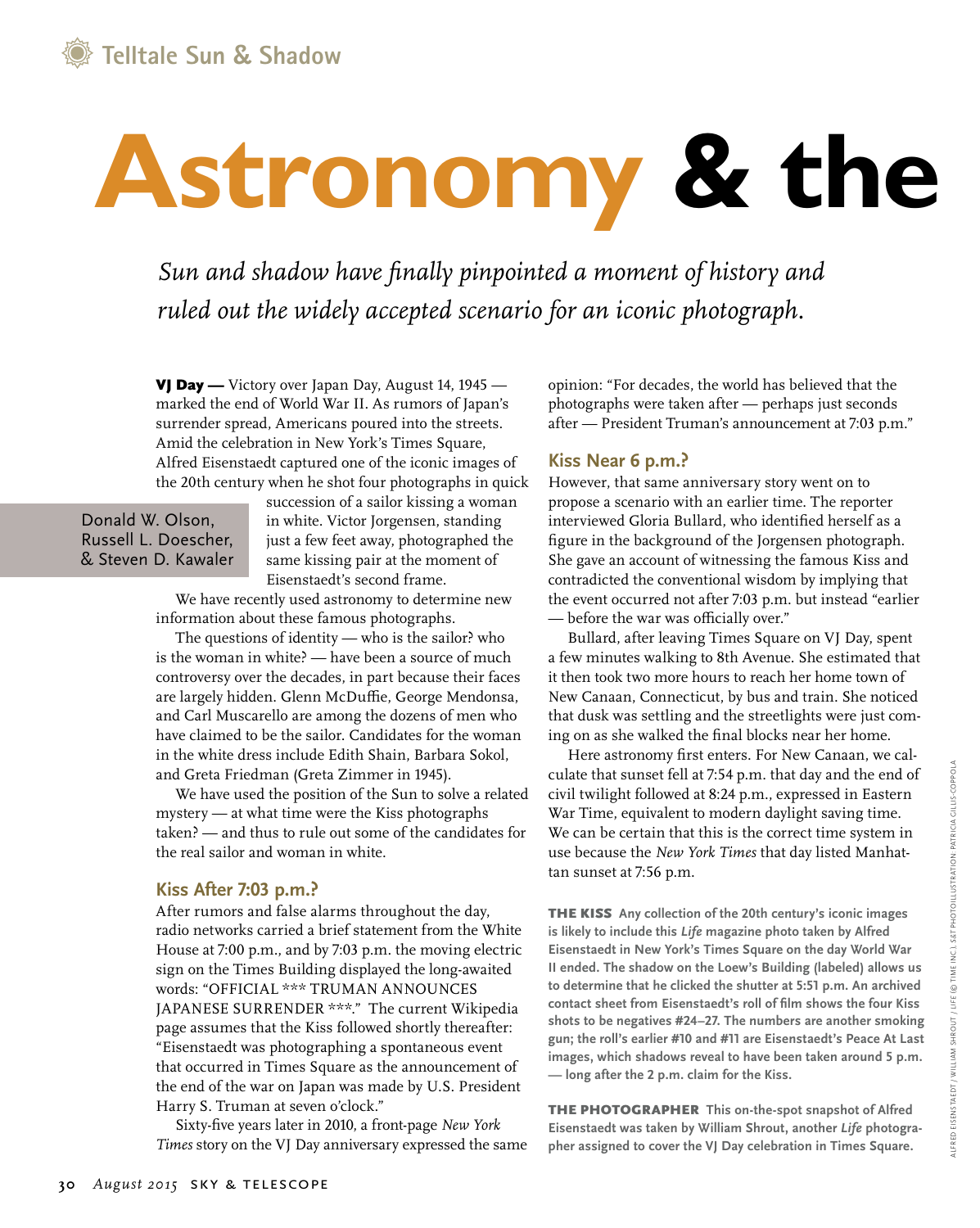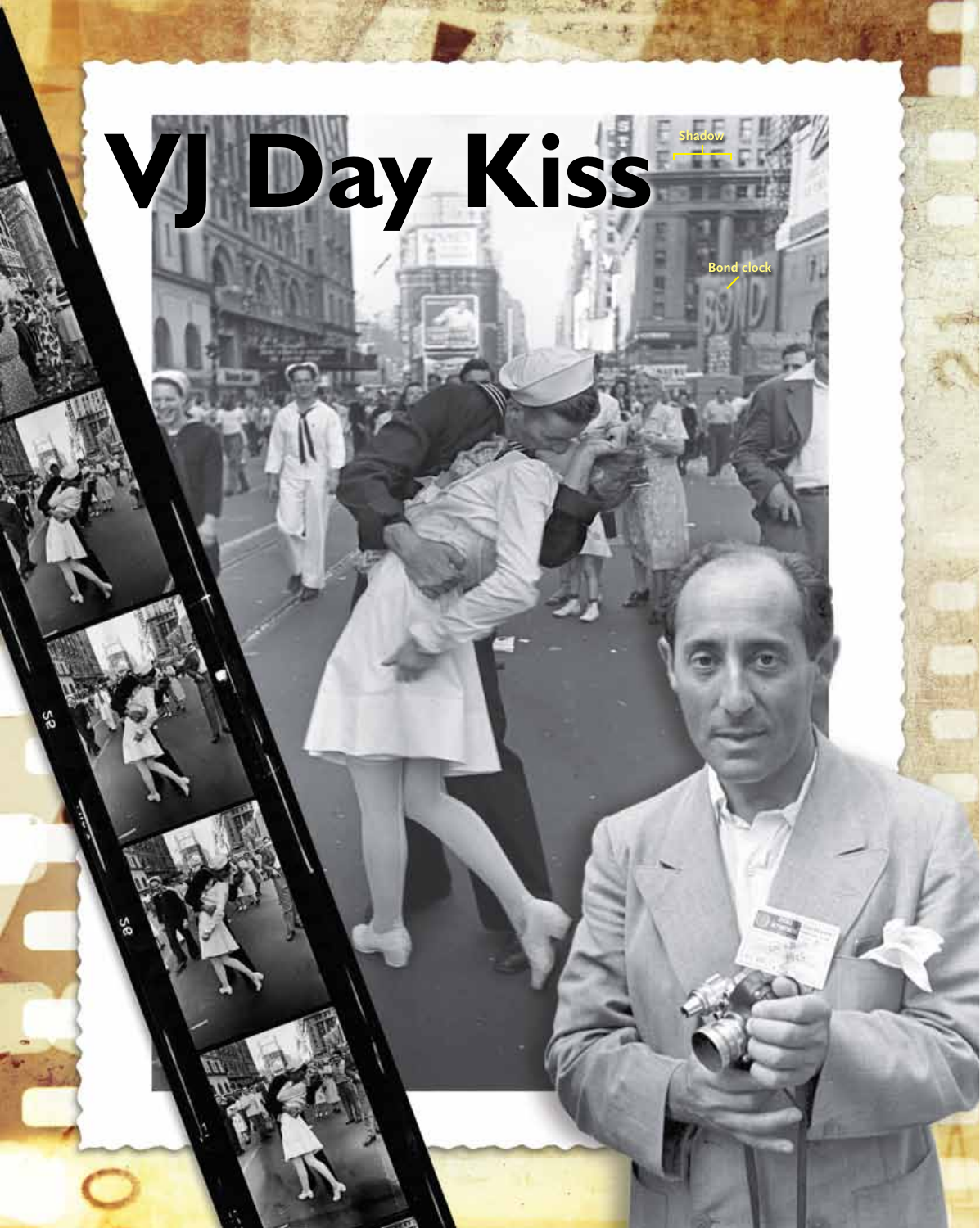

2 p.m. RULED OUT **Victor Jorgensen took this photo at almost exactly the instant of the second of Eisenstaedt's four images. He was standing just to Eisenstaedt's right. They cannot have been taken near 2 p.m. because Jorgensen reached Manhattan on a train that arrived at 3:00 p.m. Gloria Bullard has identified herself as the nurse in the far background, under the "W" of "Walgreen Drugs" at the extreme left edge.**

We checked 1945 rail timetables and found that relatively few trains ran on the New Canaan branch. The train best matching Bullard's description reached her hometown station at 8:12 p.m. Bright twilight prevailed then, with the Sun 4° below the horizon, and the twilight would have been deepening as she walked home.

Subtracting somewhat more than two hours from Gloria's arrival time in New Canaan suggests that the Kiss in Times Square would have occurred about 6 p.m.

#### **Kiss Near 2 p.m.?**

In their recent book *The Kissing Sailor* (Naval Institute Press, 2012), Lawrence Verria and George Galdorisi propose that the Kiss photographs were taken much earlier in the day, around 2 p.m. The authors also offer detailed arguments supporting George Mendonsa and Greta Zimmer as the kissing pair.

According to the book, George Mendonsa attended a 1:05 p.m. movie at Radio City Music Hall. After only a few scenes had played, theater employees interrupted the show with the dramatic announcement of the war's impending end. Mendonsa left the theater and made a brief stop for some drinks. The authors deduce that he reached Times Square and kissed a woman in white about 2 p.m.

Greta Zimmer in 1945 worked as a dental assistant in a white uniform resembling a nurse's. According to her account of VJ Day, the dentists returned from their lunch at about 1 p.m. She then took a late lunch hour and began walking from the dental office on Lexington Avenue to

Times Square, to see if she could confirm the rumors she had heard from the morning's patients. She was reading the messages on the animated electric signs when a sailor grabbed and kissed her without warning. Greta returned to the dental office and reported the news from Times Square. The doctors then told her to cancel the rest of the afternoon's appointments and close the office.

These details are entirely inconsistent with both the 6 p.m. and 7:03 p.m. times theorized for the Kiss. The accounts of George Mendonsa and Greta Zimmer appear to mesh consistently only with a time near 2 p.m.

*The Kissing Sailor* received much favorable media attention that treated the book's scenario as a definitive answer at last. David Hartman, longtime host of ABC's *Good Morning America,* wrote the book's foreword and stated that its authors had "finally revealed, with certainty, what millions have wanted to know for decades." Photographer David Hume Kennerly wrote a jacket endorsement and called the book a "whodunit that provides once and for all the identification of the world's best-known smoochers." NBC journalist Tom Brokaw also wrote jacket copy for what he described as a "wonderful detective story." *Publishers Weekly* judged that the "authors deliver a convincing conclusion."

So, which is it? Did Eisenstaedt take his Kiss photographs near 2 p.m., near 6 p.m., shortly after 7:03 p.m., or at some other time?

## **The Bond Clock**

The *New York Times* online version of the story about Gloria Bullard drew 144 comments, with much debate



Collection of Donald Olson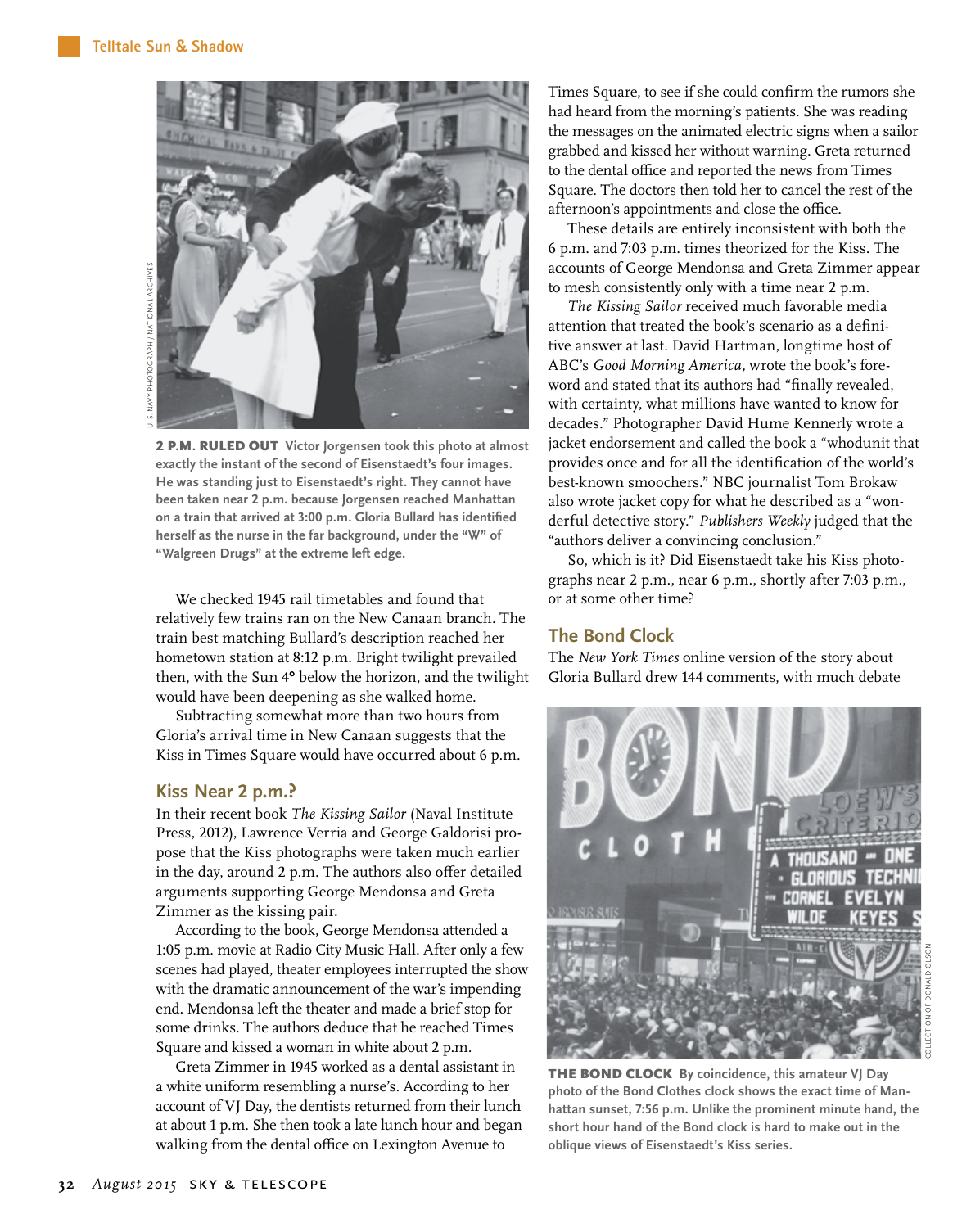

about the time of day depicted in the Kiss photographs. One of us (SDK) was apparently the first to notice that the Eisenstaedt photographs include, in the background, a large clock on the Broadway façade of the Bond Clothes store. He suggested that the time it displays might be either 5:50 or 6:50, with the uncertainty due to the oblique angle of view from Eisenstaedt's location.

A later commentator was more certain that the clock showed 5:50 p.m., while another opted for 4:50 p.m. on the clock face. The Bond Clothes clock had a prominent minute hand but an unusually short hour hand, adding to the difficulty of reading the time from the photo.

Half a dozen online comments to that same article made the intriguing point that a prominent shadow appears on a building in the background. Analysis of the Sun's position might thus determine the time of the photograph.

We pursued this suggestion and have obtained a precise result.

## **Buildings as Sundials**

Every tall building in Manhattan acts like the gnomon of a sundial. But how to read its face? Our Texas State University group has experience using the astronomy of sunlight and shadows. For Ansel Adams' photograph **GNOMON AND SUNDIAL Earlier on VI Day, Eisenstaedt shot this northward view. The Hotel Astor with the Astor Roof sign appears at left. Just left of the sign are bushes lining the Roof Garden. The 16-story Loew's Building is on the right. Intruding diagonally across the Times Square crowd from right toward center is the shadow of the Hotel Claridge, matching the Sun's position at 12:30 p.m.** 

"Moon and Half Dome," the shadow of a ledge helped to fix the precise date and time of this iconic Yosemite image (*S&T:* December 1994, p. 82). Mountain shadows played a similar role in our dating of Ansel Adams' "Autumn Moon" (*S&T:* October 2005, p. 40).

We studied hundreds of photographs from the 1940s to become familiar with all buildings in and near Times Square in 1945. We also collected vintage maps from the Sanborn Map Company and the G. W. Bromley & Co. Manhattan Land Book series, and photographs taken by the Hamilton Aerial Map Service.

From this topographic evidence we could see that the prominent shadow in Eisenstaedt's photos was on the 45th Street side of the Loew's Building, home to the theater known as Loew's State. The top of the shadow runs horizontally along the center of the windows on the 8th floor. From the known dimensions of the 16-story Loew's Building, we determined that the shadow stands 94 feet above street level.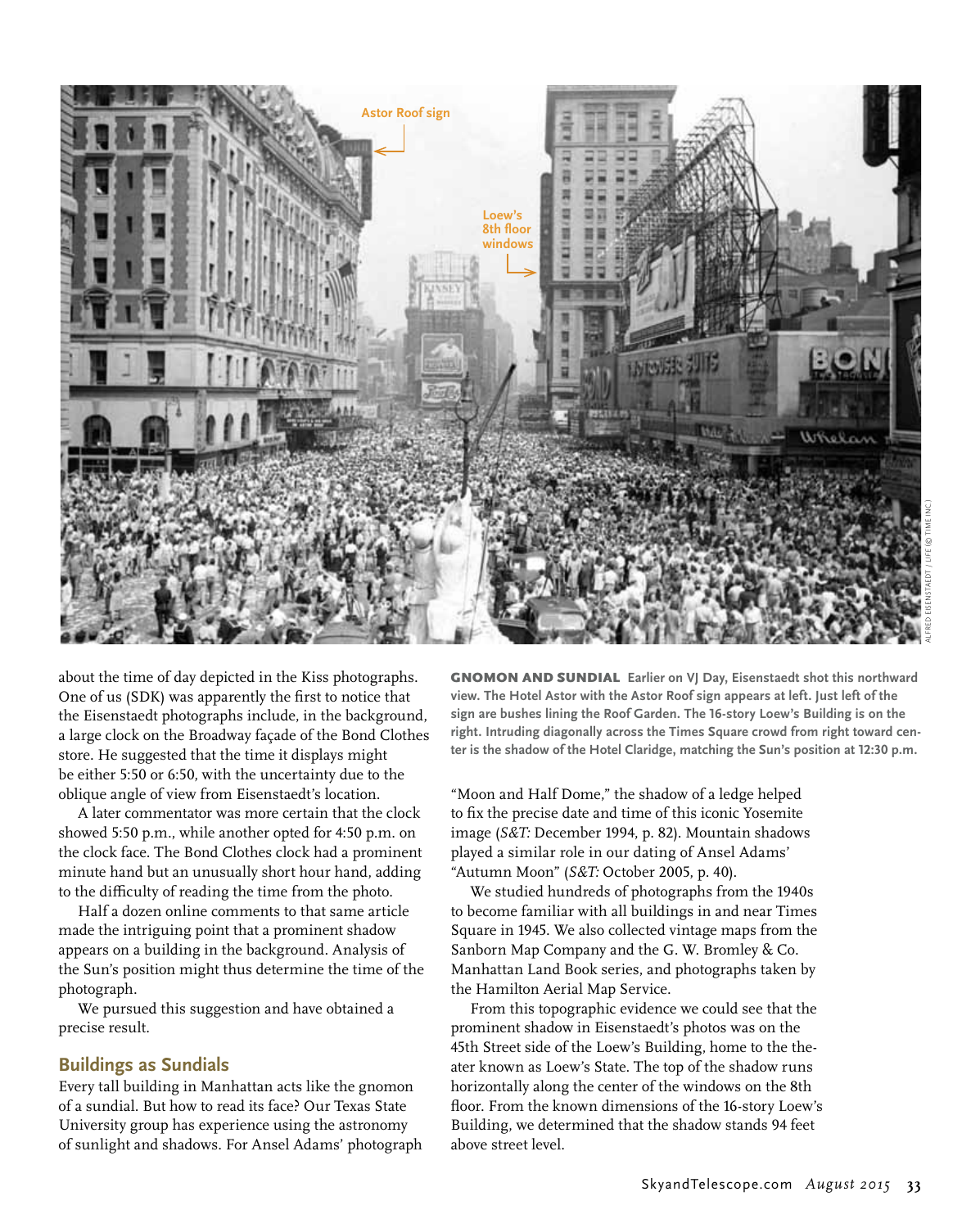Now we needed to identify the building casting the shadow. We first considered the Hotel Astor, across the street to the west. The shadow on the Loew's Building has a flat top only about 16 feet wide, so our thought was to search old photographs and blueprints to find a flattopped water tower on the Astor roof. This theory immediately foundered because we learned that the summit of the Astor Hotel held no standard water tanks at all! Instead, the top was known as the Astor Roof Garden, an elegant site for music, dining, and dancing.

But we were able to rule out other buildings one by one: the Paramount Building, the Hotel Lincoln on 8th Avenue, the Times Building. A Schlitz Beer sign on the roof of the Bond Clothes building was too short to cast a shadow of the length in the Kiss photographs. Nothing fit.

#### **Astor Roof Sign: 5:51 p.m.**

The breakthrough came when we looked at vintage photographs of the Hotel Astor with its elegant roof garden. The hotel had a sign in the shape of an inverted "L" projecting a little above roof level, advertising the Astor Roof. Blueprints preserved at Columbia University show that the vertical arm of the sign was 40 feet high, its horizontal top was 18 feet wide, and the top edge stood 150 feet above street level.

Measurements on old photographs and maps established that the top of the sign and the top of the shadow on the Loew's Building had a horizontal separation of 134 feet and a difference of 56 feet in height above street level. A line from the shadow on the 8th-floor windows of the Loew's Building to the Astor Roof sign would point to the upper limb of the Sun being at azimuth 270° (exactly due west) and at an altitude of +22.7°. As seen from the Loew's Building 8th floor, the solar disk was disappearing behind the Astor Roof sign at 5:51 p.m. Eastern War Time.

Because the Sun's disk has a finite size, with a diameter of 31.6′ on August 14th, the 18-foot-wide top of the sign would project an umbral shadow about 16 feet wide at the distance of the Loew's Building, also in good agreement with the shadow in Eisenstaedt's photographs.

Our topographical analysis ruled out every other tall structure in or near Times Square. Only the Astor Roof sign could cast the photographed shadow, and it did so at exactly 5:51 p.m.

We then checked our mathematical results by building a scale model of the buildings, including the L-shaped sign. A large, flat mirror allowed us to project the Sun's rays onto the model from any desired altitude and azimuth. The location, size, and shape of the shadow on our model Loew's Building exactly matches the shadow in Eisenstaedt's Kiss photographs.

#### **Confirmation: Pennsylvania Railroad**

Victor Jorgensen took his Kiss photograph at the same time as Eisenstaedt's second of four frames. Two days

later, Jorgensen's wife wrote a letter describing how on VJ Day they had traveled up to Manhattan on a train departing Washington, D.C., at 11:00 a.m. Railroad timetables show this train arriving at New York's Penn Station at exactly 3:00 p.m. Allowing some time for checking into a hotel, where Jorgensen dropped off some photographic gear, and then proceeding to Times Square, Jorgensen cannot have reached Times Square until at least 3:30 p.m. and perhaps even after 4:00 p.m.

Thus Jorgensen's train trip provides additional evidence to rule out the proposed 2 p.m. time for the Kiss photographs, but it's consistent with our calculated time of 5:51 p.m.

### **Confirmation: "Peace At Last"**

Two more Eisenstaedt VJ Day photographs, known as Peace at Last, show a couple looking up at the Times electric news sign. In the background, the shadow of the Times Building falls onto the last word in a sign reading "PUBLIC TELEPHONE CENTER for the ARMED FORCES." Vintage photographs and maps show that this



ON THE SAME ROLL **This Eisenstaedt VJ Day photograph, known as Peace at Last, shows a couple looking up at the moving electric news scroll on the Times Building. In the background, the shadow of the Times Building on the façade of the Public Telephone Center for the Armed Forces (the shadow's edge crosses the R in "Forces") allows us to determine that this image was captured near 5 p.m. Eisenstaedt's roll of Kodak Plus-X film includes Peace at Last, then a dozen other scenes, and then the famous Kiss series.**